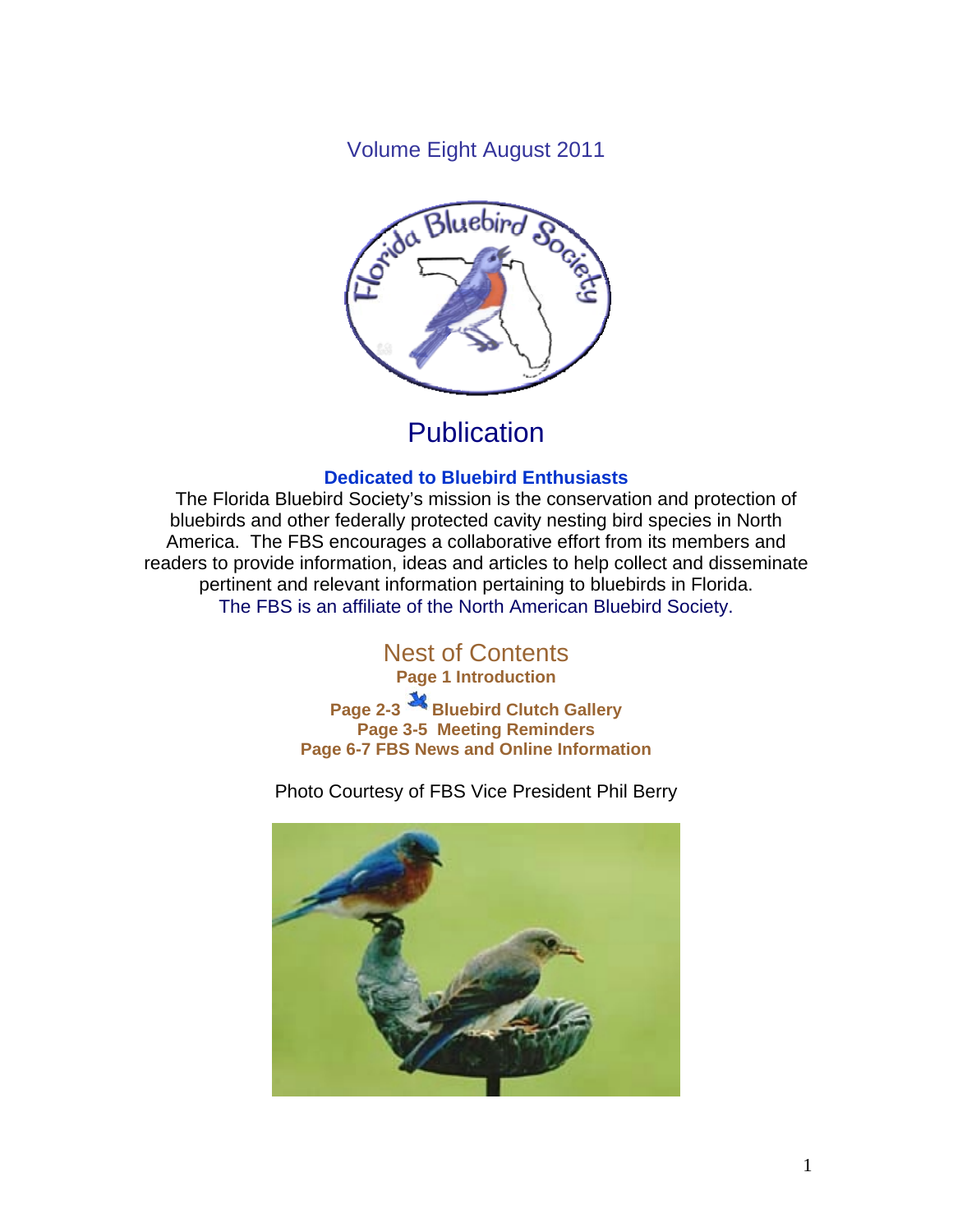## The Bluebird Clutch Gallery



**We would love to fly into your backyard and see pictures of your bluebirds with any informative and interesting stories you may have about them. Please keep pictures to a maximum of 4 for each submission and a short story if you have one. We may have to edit your submission to accommodate space or to complement other newsletter content for that issue.** 

**We can use several submissions per monthly issue so we will save multiples received for future issues. Please email your pictures and stories to Barbie Arms, FBS Corresponding Secretary at** floridabluebirds@aol.com

## Exciting Late Clutch

We have baby blues... 5 of them -- about 9 days old and I didn't even know there was an active nest !

Shortly after clutch #2 fledged, I kept checking for signs of the female building and didn't see anything in the box. We didn't see them in the yard hanging around. The first clutch was nested someplace nearby, but not in our yard, so I thought maybe she had gone back to her first location. On and off during the day, I might see the parents at the mealworm feeder. Then, yesterday, I noticed that Poppa grabbed a mouthful of mealies and headed straight for the nest. We monitored the box and everything looks fine. From the feathers, it looked like they are 9-10 days old.

And, more surprises !!! Last week, we had some juveniles hanging in the yard around the birdbath ... 7 of them. We only had 3 in clutch #2, so I don't know where the others came from.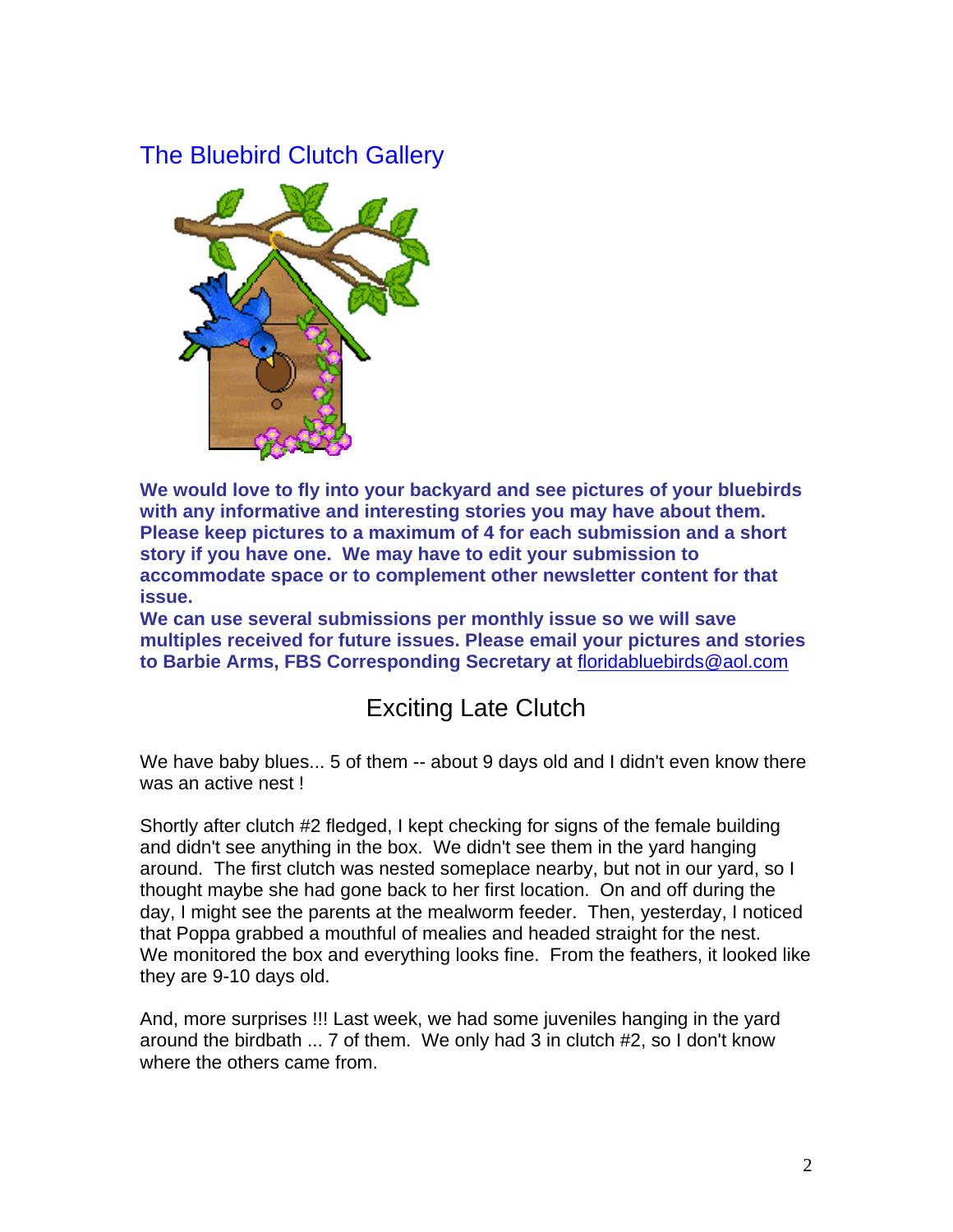

*Story and pictures courtesy of FBS member Ce Worley* 



**Deadline for submissions for the September issue is September 12, 2011** 

### **Our FBS Annual Meeting**

The upcoming annual meeting of the Florida Bluebird Society will be held this coming Saturday, August 20, 2011 starting at 11:00 A.M. The location of the meeting will be held at the Sweetwater Oaks Park Clubhouse at 3151 N.W. 44<sup>th</sup> Avenue, Ocala, Florida 34482. This is a gated community so please RSVP to receive the gate code to enter. The map shows the 200 home community located on the West side of I-75 and North of Hwy 27 (NW Blitchton Road) in Ocala. Coming from the North you would take the exit 354 and go right onto N.W. Blitchton Road, go  $\frac{1}{2}$  mile and turn right onto N.W. 44<sup>th</sup> Avenue. Go 1 mile and turn right into the Sweetwater Oaks gated community. Coming from the South you would take exit 354 and turn left onto N.W. Blitchton Road and follow above directions. More detailed directions can be given upon request. Signs will be put up at the Sweetwater Oaks gated entrance to lead you back to the Clubhouse.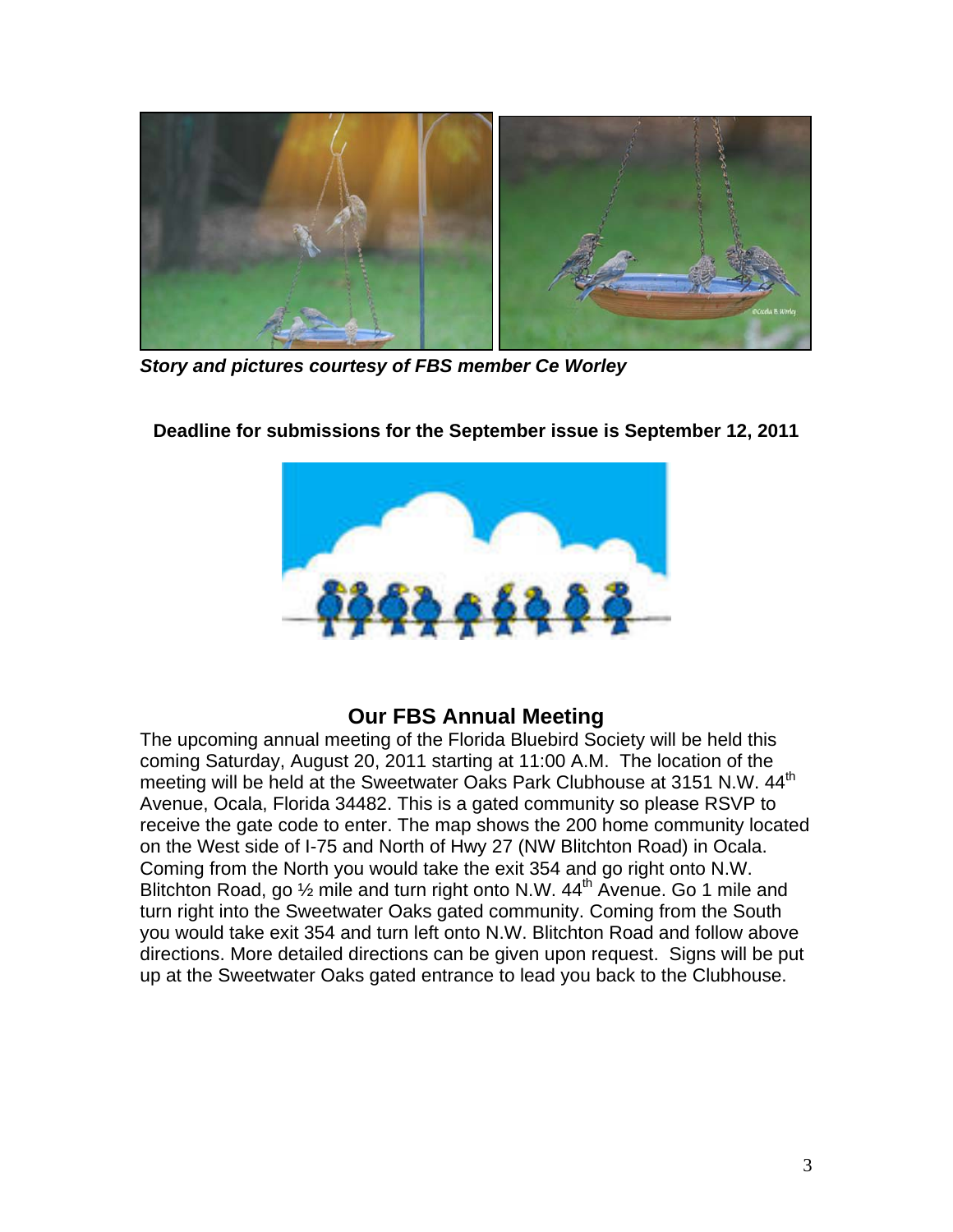

We will have a mix and mingle until 11:30 then start the meeting. We will be providing refreshments, sandwich rings and snacks from the Publix deli for lunch. The clubhouse has a full kitchen so you are welcome to bring your own lunch or refreshments if you have special dietary needs.

Exciting News!

We are registered with the USA National Phenology Network (NPN) website http://www.usanpn.org/home that includes Nature's Notebook a new project available for Groups and Organizations. This Notebook will allow our members to report their nesting data on bluebirds in Florida.



During the meeting we will have an exciting presentation showing our members how to post their bluebird nesting activity on the USA National Phenology Network website with Nature's Notebook.

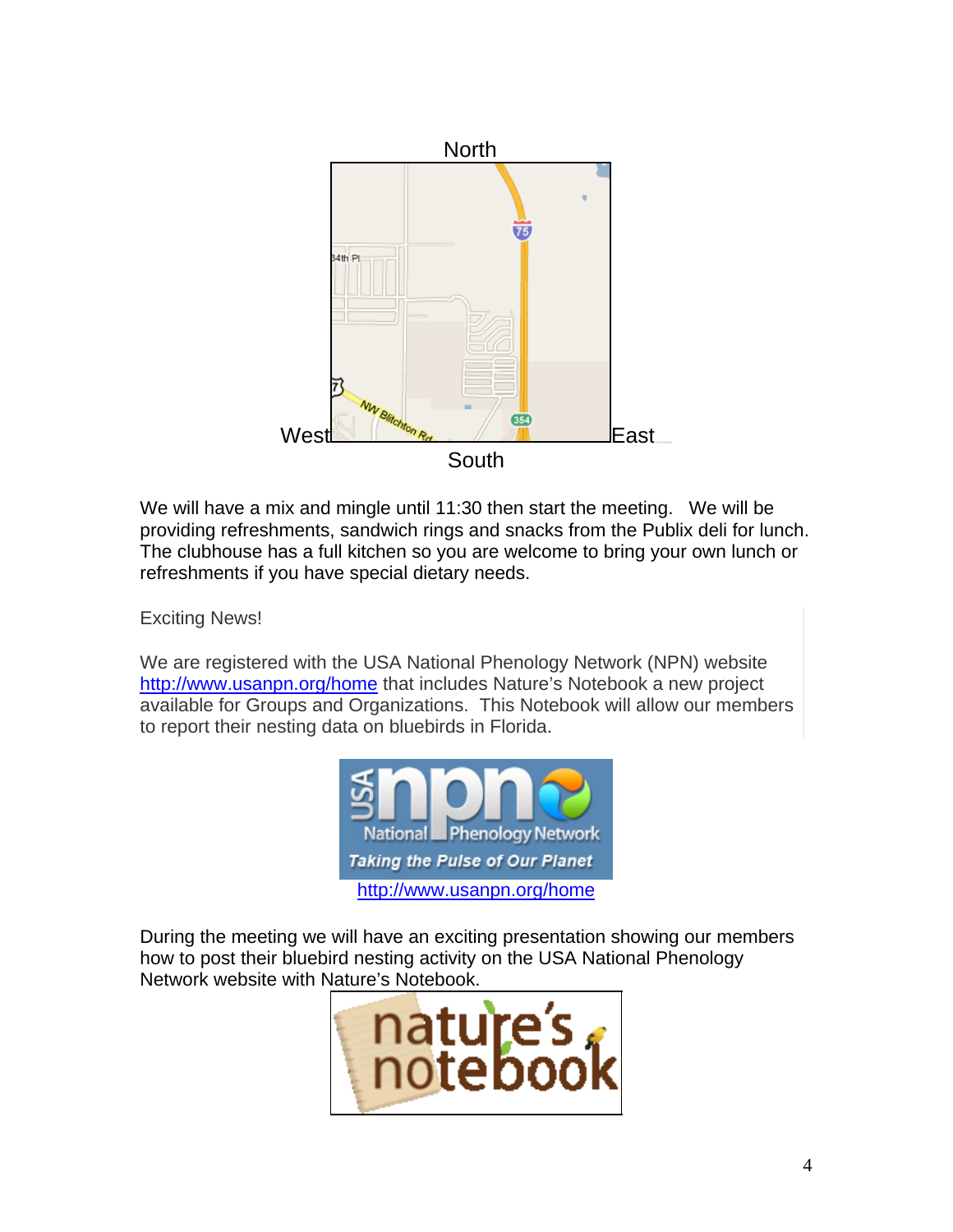Please RSVP to Barbie Arms if you plan to attend our meeting at email floridabluebirds@aol.com so we can be sure to have enough food, make the nametags and give you the gate code to enter the Community.



The 2011 Convention Committee invites you to attend the 33<sup>rd</sup> Annual Convention of the North American Bluebird Society on September 15-18 2011 at the Doubletree Hotel, Hwy 45 Bypass, Jackson TN.

For more detailed information please visit the website by clicking on the Annual Convention tab at **http://www.nabluebirdsociety.org/** Email Contact is Farrell Roe at ROERockingR@aol.com , Phone (731) 424-6161

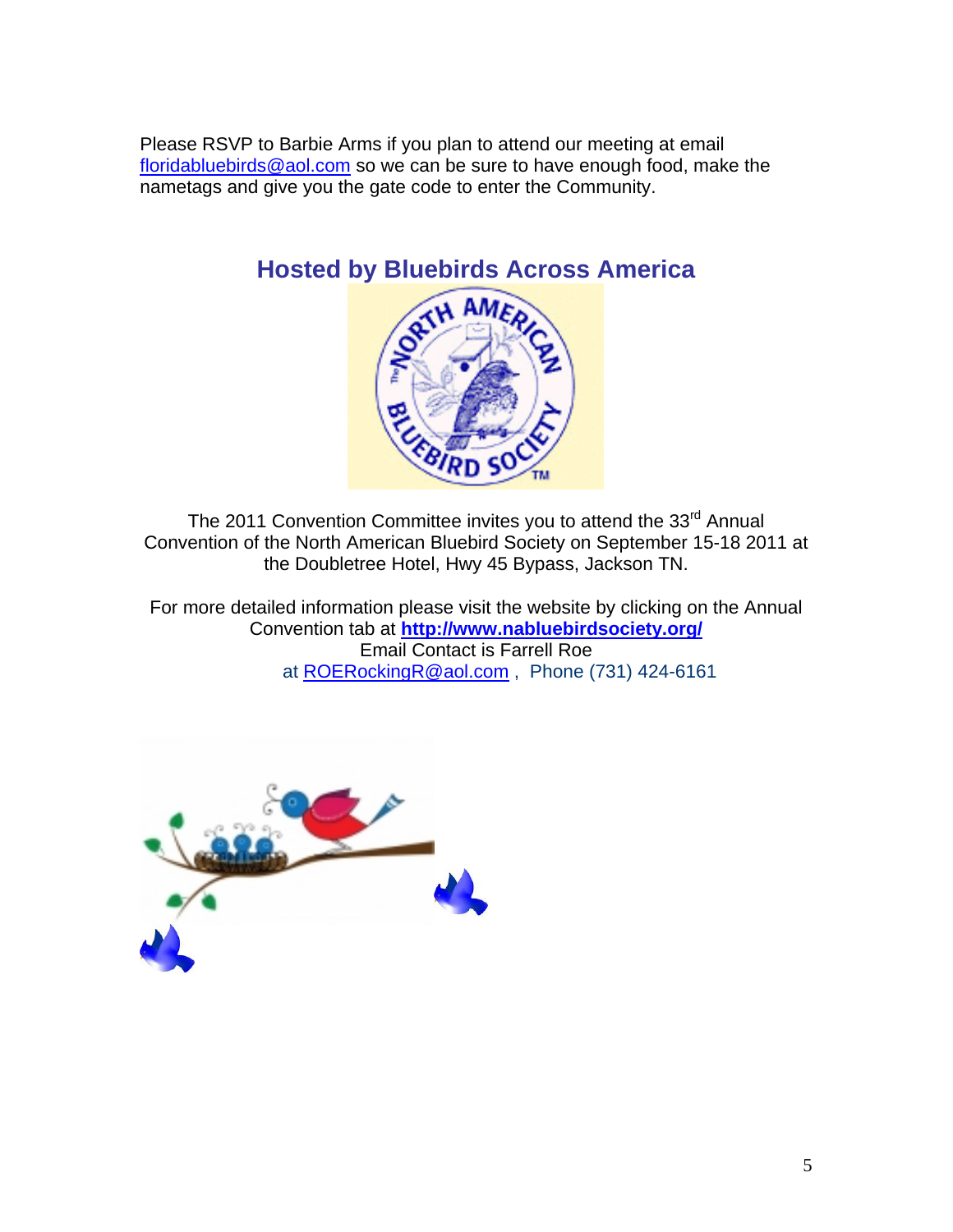#### **\*\*Reminder\*\***

If **you** are planning to change **your** email address please inform us and send updates to Barbie at email address **floridabluebirds@aol.com**



### **Annual Membership**

It is now time to renew your annual membership. All memberships expire in August. Why not come to the Annual Meeting and renew your membership at that time?

A membership form is available on the website. If you have any questions regarding your membership please contact Faith Jones at puffin\_fj@yahoo.com

**Want to communicate with the Florida Bluebird Society, other bluebird enthusiasts, or simply have a bluebird question? Please visit our website** 

**Website http://floridabluebirdsociety.com/ Or Email: floridabluebirdsociety@yahoo.com**  Delphiforums: where you can ask questions about Eastern Bluebirds Florida Bluebird Society at Delphiforums http://forums.delphiforums.com/FLBluebirdSoc/start You will need to register for a free screen name to post at Delphiforums

Facebook: http://www.facebook.com/pages/Florida-Bluebird-Society/146994685328275

The Florida Bluebird Society is a registered IRS 501(c)(3) non-profit organization